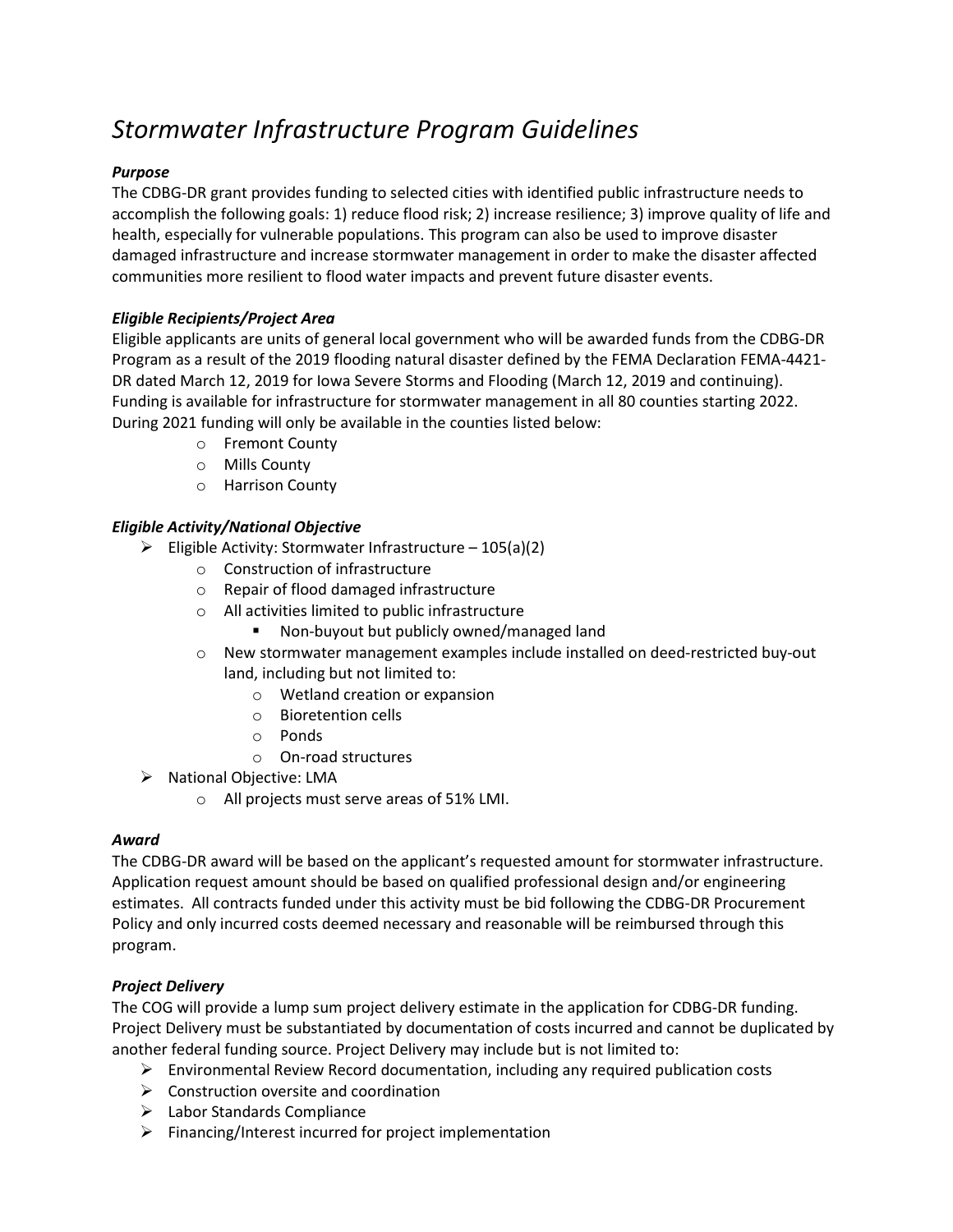# Direct Leverage/Match Requirement

There is no Direct Leverage (match) requirement for this program, however, should an application indicate match funds, those funds can be tracked through IowaGrants and reflected as direct leverage.

#### CDBG-DR 2019 Application Requirements

Required Application Documentation:

- $\triangleright$  All applications for infrastructure must be based on engineered plans and cost estimates.
	- o When application is submitted, all documentation of engineered plans and cost estimates must be included for reviews
	- $\circ$  All associated engineering costs incurred post award are eligible for reimbursement.
	- $\circ$  All applications must meet the Iowa Stormwater Management Manual Criteria
- $\triangleright$  Only complete applications will be reviewed. Complete applications will include:
	- o All fields in Iowagrants.gov application form completed
		- Site Plan clearly showing project location (if multiple sites, each site must be clearly labeled)
		- Project Design Documents
		- Documentation of site control either Assessor's page showing ownership or executed purchase option
		- Current site zoning and an outline of any needed zoning changes with timeline.
		- Resolution of Support from the City Requesting CDBG-DR funding
		- **Support documentation for project budget**
		- Completed Green Streets Checklist for minimum standards compliance

#### Post- Award Considerations

Any project funded through this program will be required to comply with all federal and state requirements. By passing a resolution of support and executing a contract with IEDA, the applicant City assumes the responsibility of enforcing these requirements as the HUD designated Responsible Entity in accordance with 24 CFR 58. Accordingly, the following steps will be required post award.

- $\triangleright$  The City will competitively bid all construction activities awarded for stormwater infrastructure.
- $\triangleright$  Environmental Review
	- $\circ$  Before the release of funds, an environmental review will take place to ensure compliance with all federal and state laws.
	- $\circ$  An environmental review is an analysis of impacts of a project on the surrounding environment and environment on the project. An environmental review:
		- Ensures HUD-funded projects provide decent, safe and sanitary housing
		- **•** Demonstrates compliance with up to 17 federal environmental laws and authorities
		- Is a public document that encourages public participation
		- Is coordinated by the municipality and grant administrator and can use another federal agencies NEPA documentation for compliance as applicable.
		- o Timeline:
			- 1. Submission of completed checklist to IowaGrants
			- 2. Approximately 4-6 months for completion of review
			- 3. Review must be published locally
			- 4. Required 30-day public comment period after review is completed/published
	- $\circ$  NO choice limiting action until review is complete and applicant have received an approved Request for Release of Funds from the State. Neither applicant nor partners are allowed to commit or spend HUD or non-HUD funds on physical or choice-limiting activities. Including activities such as: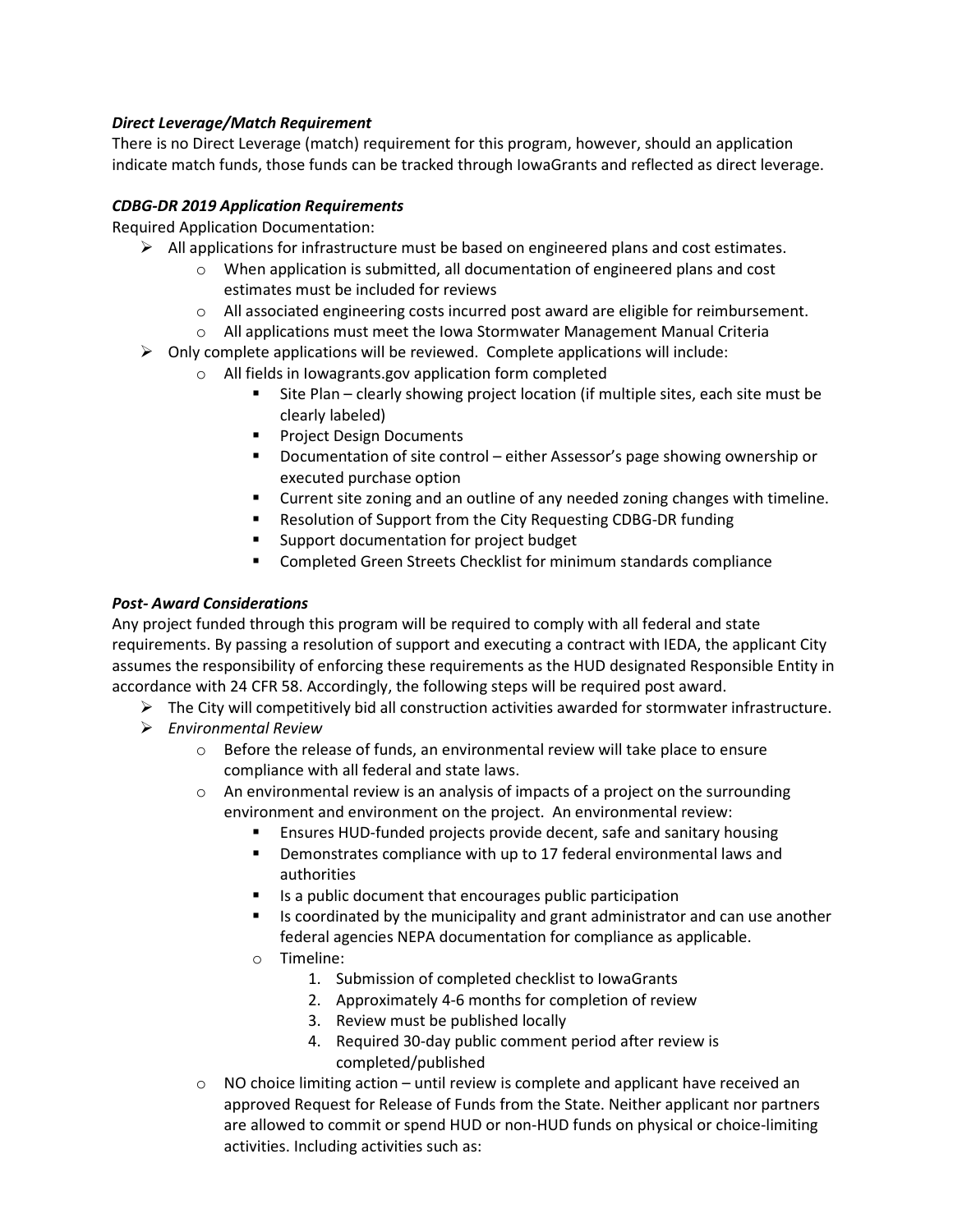- **Purchase of property**
- **Bidding**
- **Entering a contract**
- Construction
- $\triangleright$  Claim documentation and Reimbursement
	- o IEDA will reimburse funds in the form of a grant for actual costs incurred.
	- o Claims for reimbursement will be submitted by the recipient via online www.iowagrants.gov system.
	- $\circ$  Recipient shall maintain a file of all claim supporting documentation including claim documents, invoices and payments.
	- o NO claim will be processed if quarterly status reporting is not current.
	- $\circ$  IEDA Program Manager will notify the recipient if payment is withheld due to delinguent reporting.
- Contractor Clearance
	- $\circ$  All work for construction must be recorded in an executed contract.
	- o All contractors must be registered to work in the State of Iowa.
	- $\circ$  All contractors and contract data must be submitted for Contractor Clearance in IowaGrants.
- Wage Rates and Davis Bacon Compliance
	- $\circ$  All construction work will be subject to compliance with Federal Labor Standards Regulations including Davis Bacon Prevailing Wages.
	- $\circ$  All laborers employed by contractors or subcontractors in the performance of construction work financed in whole or in part by this program shall be paid wages at rates not less than those on similar construction in the locality, including all infrastructure in a single project application.
- $\triangleright$  Reporting
	- o Recipient will report project progress through claims via www.iowagrants.gove to IEDA outlining progress made toward deliverables outlined in the recipient's contract with IEDA. Progress on completing the following deliverables will be reported.
	- o Design infrastructure projects; and
	- o Installing infrastructure projects
- $\triangleright$  Monitoring
	- $\circ$  Applicants shall be provided adequate and timely information to enable them to be meaningfully involved in important decisions at the various stages of the program, including at least
		- **The determination of needs**
		- The review of the proposed activities
		- The review of past program performance
	- $\circ$  Upon expenditure of at least 50 percent of the CDBG-DR funds by the recipient, a monitoring visit to the project area will be scheduled;
		- **The IEDA project manager (project manager) will email the recipient and grant** administrator to set up the monitoring visit;
		- **Monitoring visit date information and forms will be completed in** www.iowagrants.gov;
		- **The monitoring visit report will be uploaded to www.iowagrants.gov and sent to** the recipient and grant administrator;
		- Project manager will instruct grant administrators to upload any additional information identified as needed during monitoring visit;
		- Project manager will enter into www.iowagrants.gov the date requested additional information is received and approved